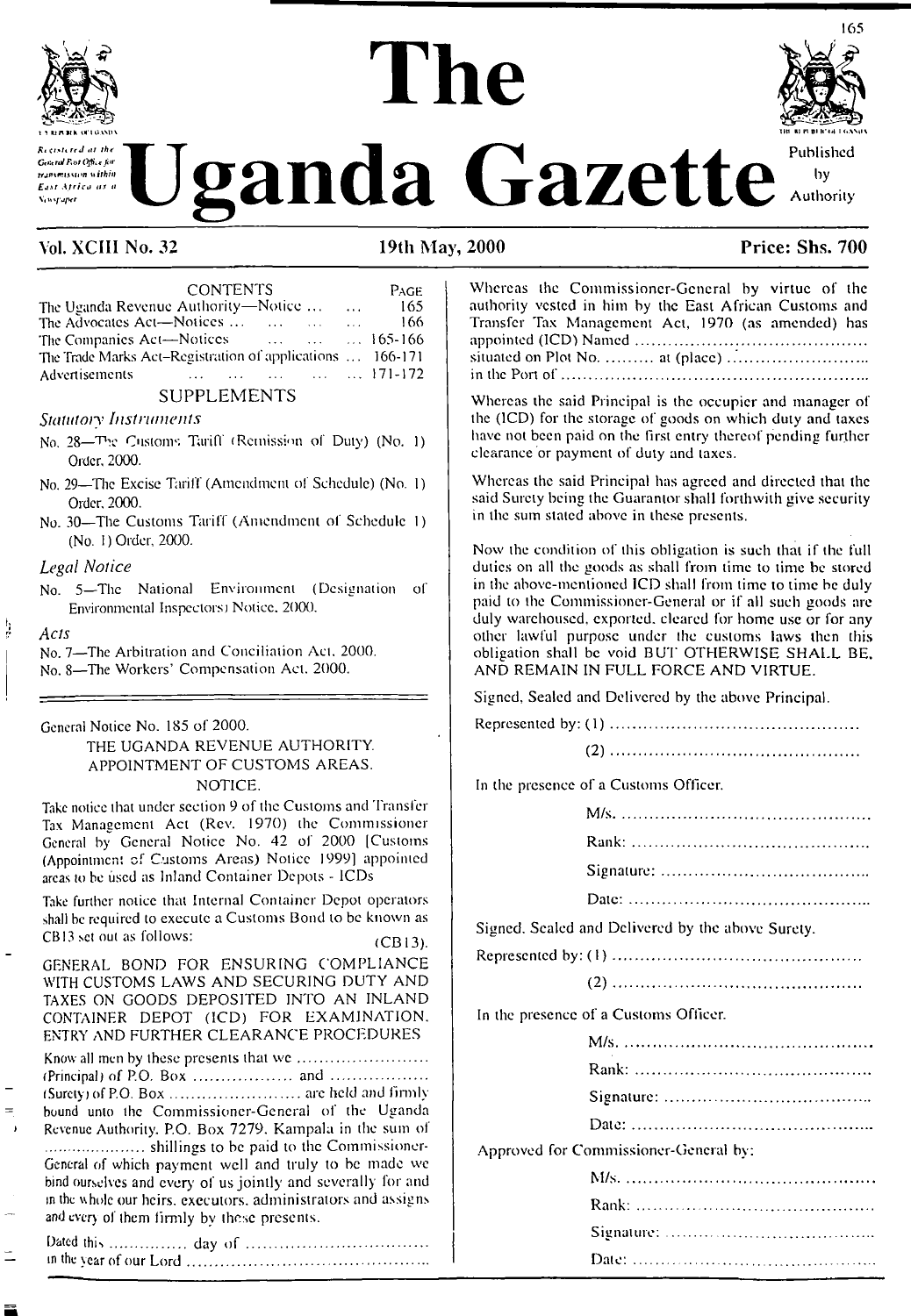## General Notice No. 186 of 2000.

## THE ADVOCATES ACT NOTICE.

APPLICATION FOR A CERTIFICATE OF ELIGIBILITY. IT is HEREBY NOTIFIED that an application has been presented to the Law Council by Abdul Hannan who is stated to be a holder of Bachelor of Laws of Makerere University having been awarded a Degree on the 15ih day of January. 1999 and to have been awarded a Diploma in Legal Practice by the Law Development Centre on the 21st day of January. 2000 for the issue of a Certificate of Eligibility for entry of his name on the Roll of Advocates for Uganda.

| Kampala,        | BYAMUGISHA G. K.,              |
|-----------------|--------------------------------|
| 16th May. 2000. | Acting Secretary, Law Council. |

General Notice No. 187 of 2000. THE ADVOCATES ACT. NOTICE.

## APPLICATION FOR ENROLMENT OF ADVOCATE.

It is HEREBY NOTIFIED that a Petition has been presented to the Hon. the Chief Justice by Richard Tukachungurwa who is stated to be a holder of Bachelor of Laws "Degree of Makerere University auu a Diploma in Legal Practice awarded to him by the Law Development Centre. Kampala for cntiy of his name on the Roll of Advocates for Uganda.

| Kampala,        | STEPHEN MUSOTA,                |
|-----------------|--------------------------------|
| 16th May, 2000. | <b>Acting Chief Registrar.</b> |

General Notice No. 188 of 2000. THE COMPANIES ACT, 1964. (Cap. 85). NOTICE.

Pursuant to section 20(3) of the Companies Act. notice is hereby given that IMI Investments Limited has by Special Resolution passed on 10th May. 2000 and with the approval of the Registrar of Companies changed its name to Prudential Investments Limited and that such new name has been entered in my register.

DATED at Kampala this 10th day of May. 2000.

JOEL COX OJUKO. *Assistant Registrar of Companies.*

General Notice No. 189 of 2000. THE COMPANIES ACT, 1964. (Cap 85). NOTICE.

PURSUANT to section 343(3) of the Companies Act. notice is hereby given that unless cause is shown to the contrary the name of the following company will be struck off the Register after the expiration of three months from the date of publication of this notice.

BAUMANN INDUSTRIAL LIMITED

DATED at Kampala this 10th day of May. 2000.

JOEL COX OJUKO. *Assistant Registrar of Companies.*

General Notice No. 190 of 2000. THE COMPANIES ACT, 1964.

(Cap. 85).

NOTICE.

Pursuant to section 343(3) of the Companies Act. notice is hereby given that unless cause is shown to the contrary the name of the following company will be struck off the Register after the expiration of three months from the date of publication of this notice.

LESELIE ANDERSON COFFEE LIMITED

DATED at Kampala this 10th day of May. 2000.

JOEL COX OJUKO. *Assistant Registrar of Companies.*

## General Notice No. 191 of 2000. THE TRADE MARKS ACT. (Cap. 83).

## NOTICE.

NOTICE IS HEREBY GIVEN that any person who has grounds to oppose the registration of any of the marks advertised herein may within sixty days from the date of this *Gazette,* lodge a Notice of opposition on Trade Mark Form No. 6 together with a fee of Shs. 4000 in case of National applicants or USS 250 in case of Foreign applicants. The period of lodging Notice of opposition may be extended in suitable cases by the Registrar as he thinks fit upon such terms as he may direct. Formal opposition should not be lodged until after reasonable notice has been given by letter to the applicant so that he may have an opportunity to withdraw his application before the expense of opposition proceedings is incurred. Failure to give such notice will be taken into account in considering any application by the opponent for an order for costs if the opposition is uncontested by the applicant. Representations of the marks herein advertised can be inspected at the office of the Registrar of Trade Marks. Parliamentary Buildings, P.O. Box 7151. Kampala.

| (21) | APPLICATION NO. 22897 IN PART "A". |  |
|------|------------------------------------|--|
|------|------------------------------------|--|

(52) Class 2. (54)

## **SYNGENTA**

(53) (59)

(64)

- (57) *Nature of goods—* Paints, varnishes, lacquers, preservatives against rust and against deterioration of wood, colourants, mordants, raw natural resins, metals in foil and powder form for painters, decorators, printers and artists.
- (73) *Name ofapplicant—* Norvatis Ag.
- (77) *Address—* 4002 Basel. Switzerland.
- (74) C/o M/s. Scngendo & Co. Advocates. P.O. Box 6914, Kampala.
- (22) *Date offiling application—* 17th December. 1999.
- Application No. 22898 in Part "A". (21)
- (52)

Class 5. (54)

## **SYNGENTA**

(53) (59)

(64)

- (57) *Nature of goods—* Pharmaceutical, \eicrinary and sanitary preparations, dietetic substances adapted for medical use. food for babies, plasters, materials for dressings, material for stopping teeth, denial wax. disinlectants. preparations for destroying vermin: fungicides, herbicides.
- (73) *Name oj applicant* Norvatis Ag.
- (77) *Address—* 4002 Basci. Switzerland.
- (74) C/o M/s. Scngendo & Co. Advocates. P.O. Box 6914. Kampala.
- (22) *Date offding application—* 17th December, 1999.

Ÿ,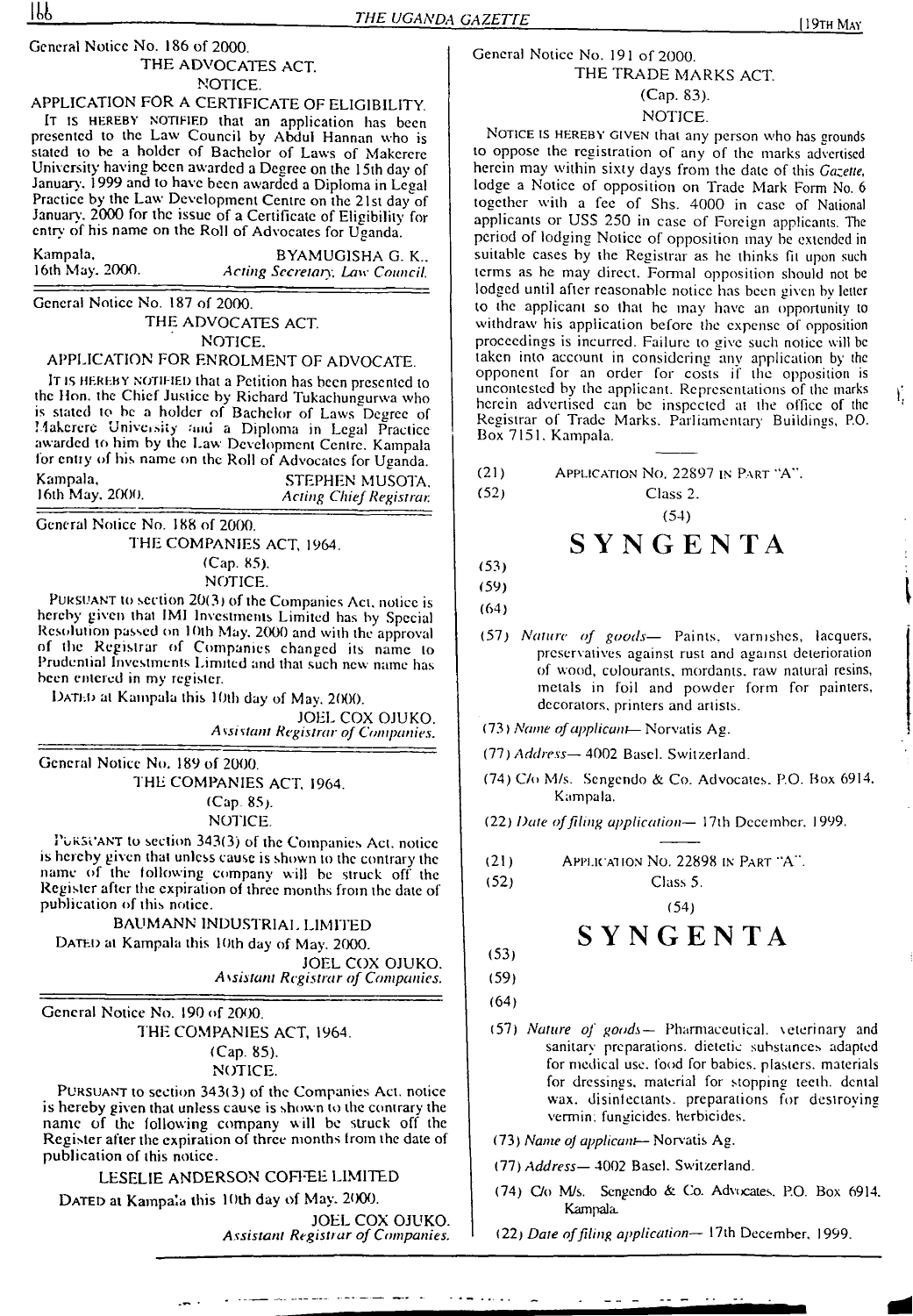



- (64)
- <57) *Nature of goods—* Paper, cardboard and goods made from these materials, not included in other classes, printed matter, bookbinding material, photographs, .<br>stationery, adhesives for stationery or household purposes, artists' materials, paint brushes, typewriters and office requisites (except furniture), instructional and teaching material (except apparatus), plastic materials for packaging (not included in other classes), playing cards, printers' type, printing blocks.
- ;73) *Nameoj applicant--* Norvalis Ag.
- *• ThAddress—* 4002 Basel. Switzerland.
- 74)C/gMA. Sengendo & Co. Advocates. P.O. Box 6914 Kampala.
- *Ilf Date offdmg application—* 17th December, 1999.

## (21) Application No. 22904 in Part "A". (52) Class 29.

(54)

$$
\begin{array}{cc}\n\text{(53)} & \text{S } \text{Y} \text{N } \text{G } \text{E } \text{N } \text{T} \text{A}\n\end{array}
$$

- (59) (64)
- (57) *Nature ofgoods—* Meat, fish, poultry and game, meal extracts; preserved, dried and cooked fruits and vegetables, jellies, jams; eggs, milk and milk products; edible, oils and fats.
- (73) *Name, ofapplicant—* Norvalis Ag.
- (77) *Address—* 4002 Basci, Switzerland.
- (74) C/o M/s. Scngendo & Co. Advocates, P.O. Box 6914, Kampala.
- (22) *Date offiling application—* <sup>1</sup>7th December, 1999.
- (21) Application No. 22538 in <sup>P</sup>art "A".
- (52) Class 29.



- (53) *Disclaimer <sup>~</sup>* Registration of this Trade mark shall give no right to the exclusive use of the words ''PIZZA" and "INN" each separately and apart from the mark.
- $(59)$ (64)
- (57) *Nature ofgoods—* Fast foods including meal, fish poullty, game; meat extracts; preserved, dried and cooked fruits and vegetables; jellies, jams, fruit sauces; eggs, milk and milk products; edible oils and fats.
- (73) *Name ofapplicant—* Innscor International.
- (77) *Address—* Third Floor, T M Buildings. Pope Hennessy Street, Port Louis, Mauritius.
- (74) C7o M/s. Sengendo & Co. Advocates. P.O. Box 6914, Kampala.
- (22) *Date offiling application- -* 27lh July, 1999.
- (21) Application No. 22536 in Part "A".
- (52) Class 30.

(54)



(53) *Disclaimer* - Registiation ol this Trade mark shall gi\c no right to lhe exclusive use of the words ' B \KI-RS" and "INN" each separately and apart from the mark. (59»

 $(64.$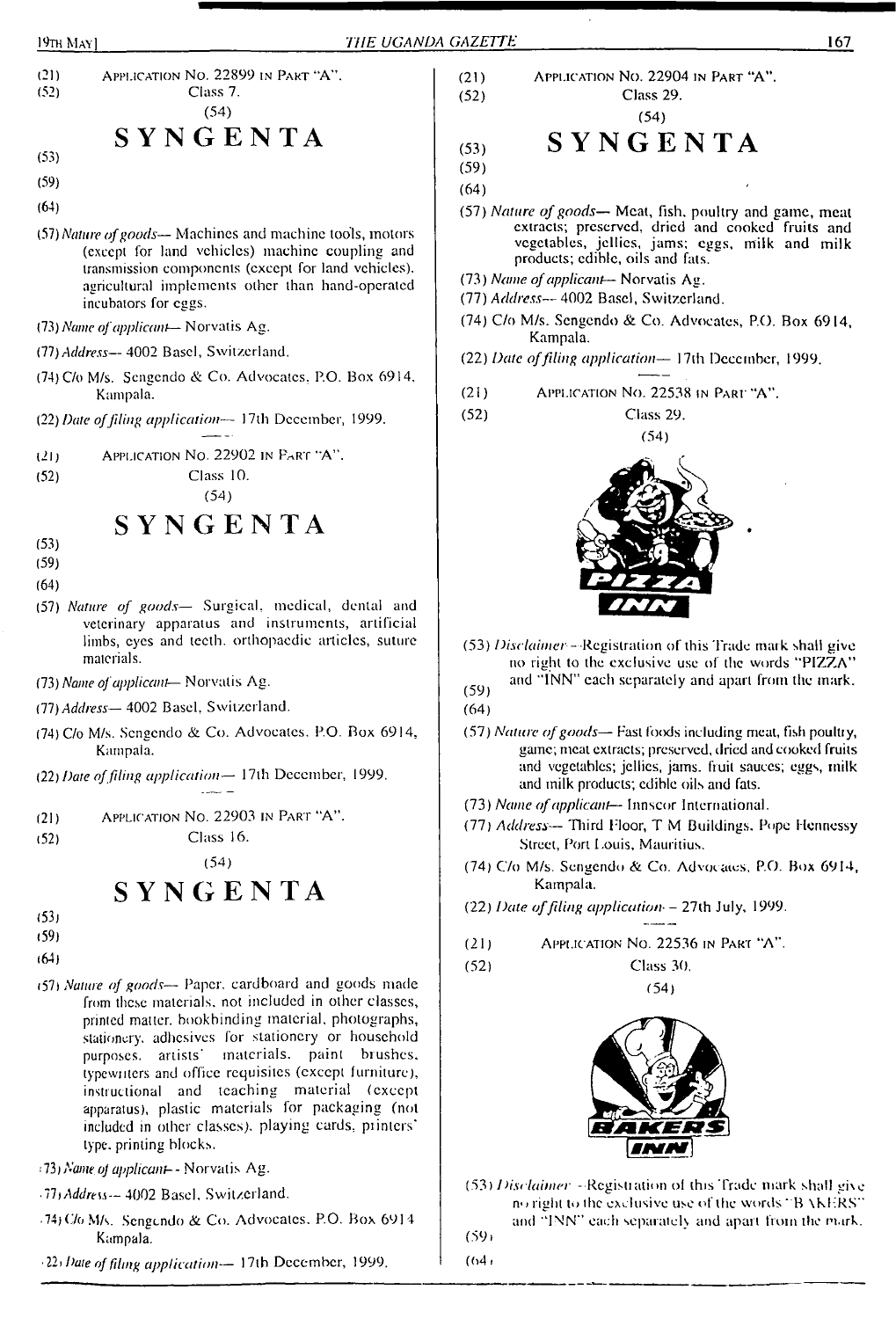(57) *Nature ofgoods—* Fast foods including coffee, tea and (53) *Disclaimer*—Registration of this Trade mark shall give no substitutes therefor; sugar, flour and preparations made from cereals; breads, pastry and right to lhe exclusive use of the words "LEMOS breads. pastry FRESH". "GREASE BUSTING" and "DISINFECTING confectionery'; biscuits, cakes and pastries: ices: FORMULATION" —"HEAVY DUTY". "LIQUID honey, treacle; yeast, baking powder; salt, pepper, DETERGENT' except as represented. mustard; vinegar, sauces (condiments); spices; ices. (59) (73) *Name ofapplicant*— Innscor International. (64) (77) *Address—*Third Floor. T <sup>M</sup> Buildings. Pope Hennessy (57) *Nature ofgoods—* In respect of all goods specified in Street. Port Louis. Mauritius. class 3. (74) C/o M/s. Sengendo & Co. Advocates. P.O. Box 6914. (73) *Name ofapplicant—* UKI Uganda Limited. Kampala. (77) *Address—*P.O. Box 31304. Kampala. (22) *Date offiling application—* 27th July. 1999. (74) Application No. 22905 in Part "A". (21) (22) *Date offding application—* Sth May. 2000. Class 30. (52) (54) (21) Application No. 23233 in Part "A". **SYNGENTA** (52) Class 3. (53) (54) (59) (64) (57) *Nature ofgoods—* Coffee, lea. cocoa, sugar, rice, tapioca, sago, artificial coffee, flour and preparations made **Natiirgena Oil** hom cereals, bread, pastry and confectionery, ices; honey, treacle, yeast, baking-powder; salt, mustard, vinegar, sauces (condiments); spices, ice **Natural Skin Care Oil** (73) *Name ofapplicant—* Norvalis Ag. (77) *Address—* ^002 Basci. Switzerland. (74) C/o M/s. Sengendo & Co. Advocates. P.O. Box 69)4. Kampala. (53) *Disclaimer—*Registration of this Trade mark shall gi\e (22) *Date offiling application—* <sup>1</sup>7th December. 1999. no right to lhe exclusive use of the Phrase "NATURAL SKIN CARE OIL" except as represented. (2)) Application No. 22901 in Part "A". (59) (52) Class 9. (54) (64) SYNGENTA (57) *Nature ofgoods—* In respect of all goods specified in (53) class 3. (59) (73) *Name ofapplicant—* UKI Uganda Limited. (64) (77) *Address—* P.O. Box 31 304. Kampala. (57) *Nature ofgoods—* Scientific, nautical, sun eying, electric, (74) photographic, cinematographic, optical, weighing, (22) *Date offding application—* 8th May. 2000. measuring, signalling, checking (supers ision). lifesaving and teaching apparatus and instruments; apparatus for recording, transmission or reproduction (21) Appi ication No. 23257 in Part "A". of sound or images; magnetic data carriers, recording (52) Class 26. discs; automatic vending machines and mechanisms foi coin-operated appaiatus; cash registers, calculating (54) machines, data processing equipment and computers; fire-extinguishing apparatus. 长 名鸟 片里 (73) *Name ofapplicant—* Norvalis Ag. (77) *Address—* 4002 Basel. Switzerland. (74) C/o M/s. Sengendo & Co. Advocates. P.O Box 6914, Kampala. (22) *Date offiling application—* 17th December. 1999. (53) (21) Application No. B 711 in Part "B". (59) **FLYING DOVE** (52) Class 3. (54) (64) (57) *Nature of goods—* Lace and embroidery, ribbons and braid; buttons, hooks and eyes, pins and needles; artificial flowers. **BETAKLIN** (73) *Name of applicant —* Guangzhou Light Industrial **IcaM FtcA** Products Import &. Export (Group). (77) *Address—* 87. The Bund Guangzhou. China. (74) C/o M/s. Justin Semuyaba Advocates. P.O. Box 12387 Kampala. (22) *Date offding application—* <sup>1</sup>2th Mav, 2000.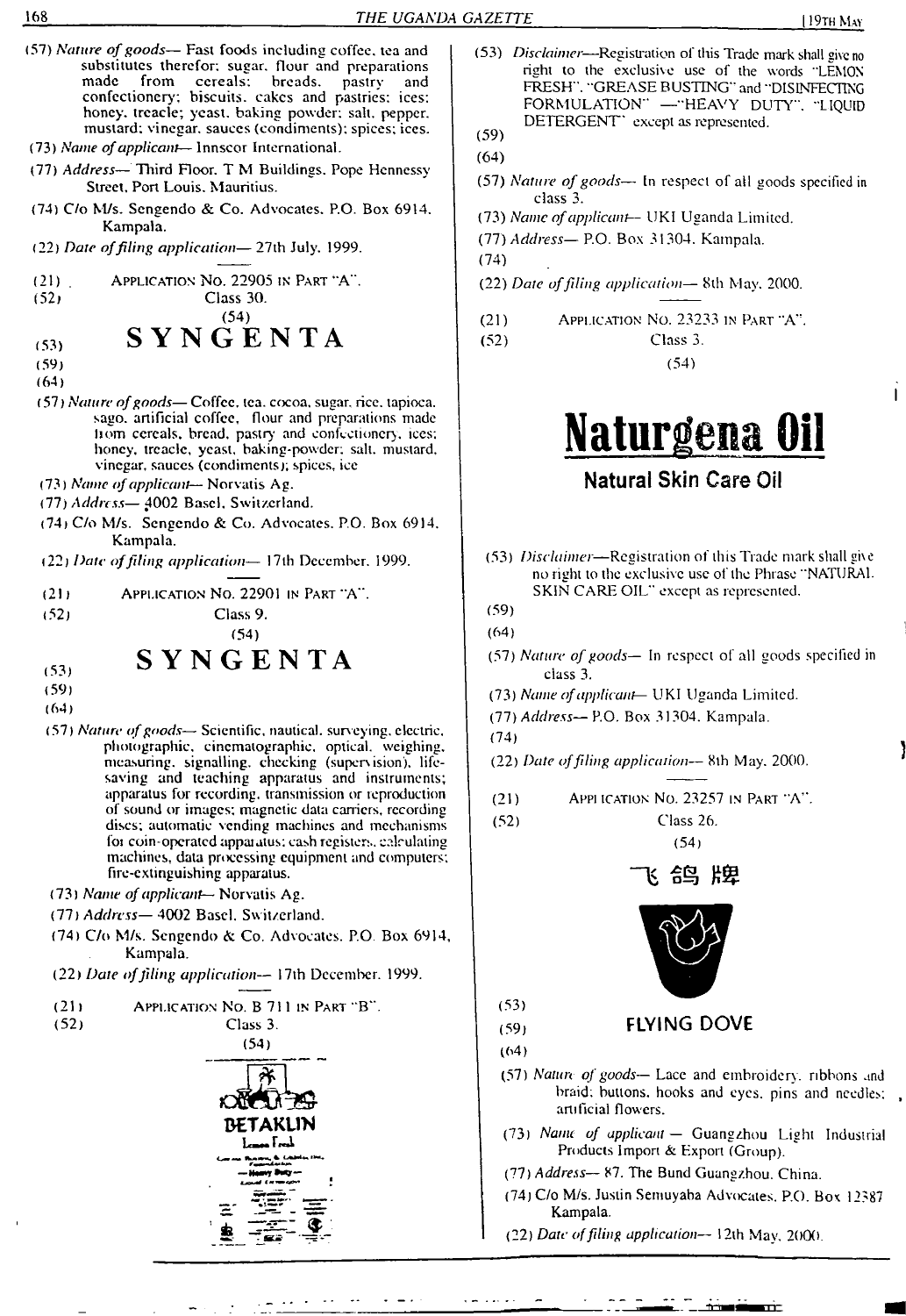

- (64)
- (57) *Nature ofgoods—* A full line of skin care products and supplies.
- (73) *Name ofapplicant—* Tyco International Services Ag.
- (77) *Address—* Schwertstrassc 9 Schaffhausen -CH-8200 Switzerland.
- (74) C/o M/s. Kasirye. Byaruhanga & Co. Advocates. P.O. Box 10946. Kampala.
- (22) *Date offding application—* 2nd May, 2000.
- (21) Application No. 23205 in Part "A". Class 10.
- (52)

(54)

## **TYCO**

 $(53)$ (59)

(64)

- (57) *Nature ofgoods—* A full line of medical apparatus and products, surgical apparatus and products, dental apparatus and products, laboratory apparatus and products.
- (73) *Name ofapplicant—* Tyco International Services Ag.
- (77) *Address—* Schwertstrassc 9 Schaffhausen -CH-8200 Switzerland.
- (74) C/o M/s. Kasirye. Byaruhanga & Co. Advocates, P.O. Box 10946. Kampala.
- (22) *Date offiling application—* 2nd May. 2000.
- (2!) Application No. 23207 in Part "A".
- (52) Class 16.

(54)

## TY CO

(53) (59)

> '53; ■59)  $(64)$

 $(64)$ 

- (57) *Nature ofgoods—* A full line of plastic materials, sheets bags and packaging, a full line of polythene film and film products, coated, printed and laminated packaging materials, flexible plastic packaging, plastic bags, plastic shetting, tapes and adhesive.
- (73) *Name ofapplicant—* Tyco International Services Ag.
- (77) *Address—* Schwertstrassc 9 Schaffhausen -CH-8200 Switzerland.
- (74) C/o M/s. Kasirye, Byaruhanga & Co. Advocates. P.O. Box 10946. Kampala.
- (22) *Date offiling application—* 2nd May, 2000.
- $(21)$ APPLICATION NO. 23201 IN PART "A".
- (52) Class 5.

(54)

TY CO

- (57) *Nature ofgoods—* A full line of medical products and supplies, surgical products and supplies, veterinary products and supplies, dental products and supplies, laboratory products and supplies.
- (73) *Name ofapplicant* Tyco International Services Ag.
- (77) *Address—* Schwertstrassc 9 Schaffhausen -CH-8200 Switzerland.
- (74) C/o M/s. Kasirye. Byaruhanga & Co. Advocates, P.O. Box 10946, Kampala.
- (22) *Date offiling application*—■ 2nd May, 2000.
- (21) (52) Application No. 23206 in Part "A".

Class 11. (54)

## $(TY C)$

(59)

(64)

- (57) *Nature of goods—* A full line of automatic sprinkler systems and parts therefor for the fire protection, alarm valves, sprinkler heads, dry pipe valves and accessories, fusible links and fire department connections, post indicator valves, apparatus for heating, drying water supply and sanitary purposes, fire hydrants.
- (73) *Name ofapplicant* Tyco International Services Ag.
- (77) *Address—* Schwertstrassc 9 Schaffhausen -CH-8200 Switzerland.
- (74) C/o M/s. Kasirye. Byaruhanga & Co. Advocates, P.O. Box 10946, Kampala.

(54)

- (22) *Date offiling application—* 2nd May, 2000.
- $((21)$ Application No. 23202 in Part "A".
- (52) Class 6.

$$
(53) \hspace{1cm} \textbf{T} \hspace{1mm} \textbf{Y} \hspace{1mm} \textbf{C} \hspace{1mm} \textbf{O}
$$

- (59)
- (64)

(52)

(53) (59) (64)

- (57) *Nature of goods—* A full line of valves, valve fittings and parts and accessories therefor, pipe hangers, house mark for a full line of metal pipe products and accessories therefor; metal pipes, pipe joints, pipe fittings, pipe lining, metal building materials, carbon dioxide tanks, non electric cables and wires of common metal, metal coupling for pipes.
- (73) *Name ofapplicant—* Tyco International Services Ag.
- (77) *Address—* Schwertstrassc 9 Schaffhausen -CH-8200 Switzerland.
- (74) C/o M/s. Kasirye. Byaruhanga & Co. Advocates, P.O. Box 10946. Kampala.
- (22) *Date offiling application—* 2nd May. 2000.
- (21) Application No. 23204 in <sup>P</sup>art 'A".

Class 9.

(54)

$$
\mathbf{T}\mathbf{Y}\mathbf{C}\mathbf{O}
$$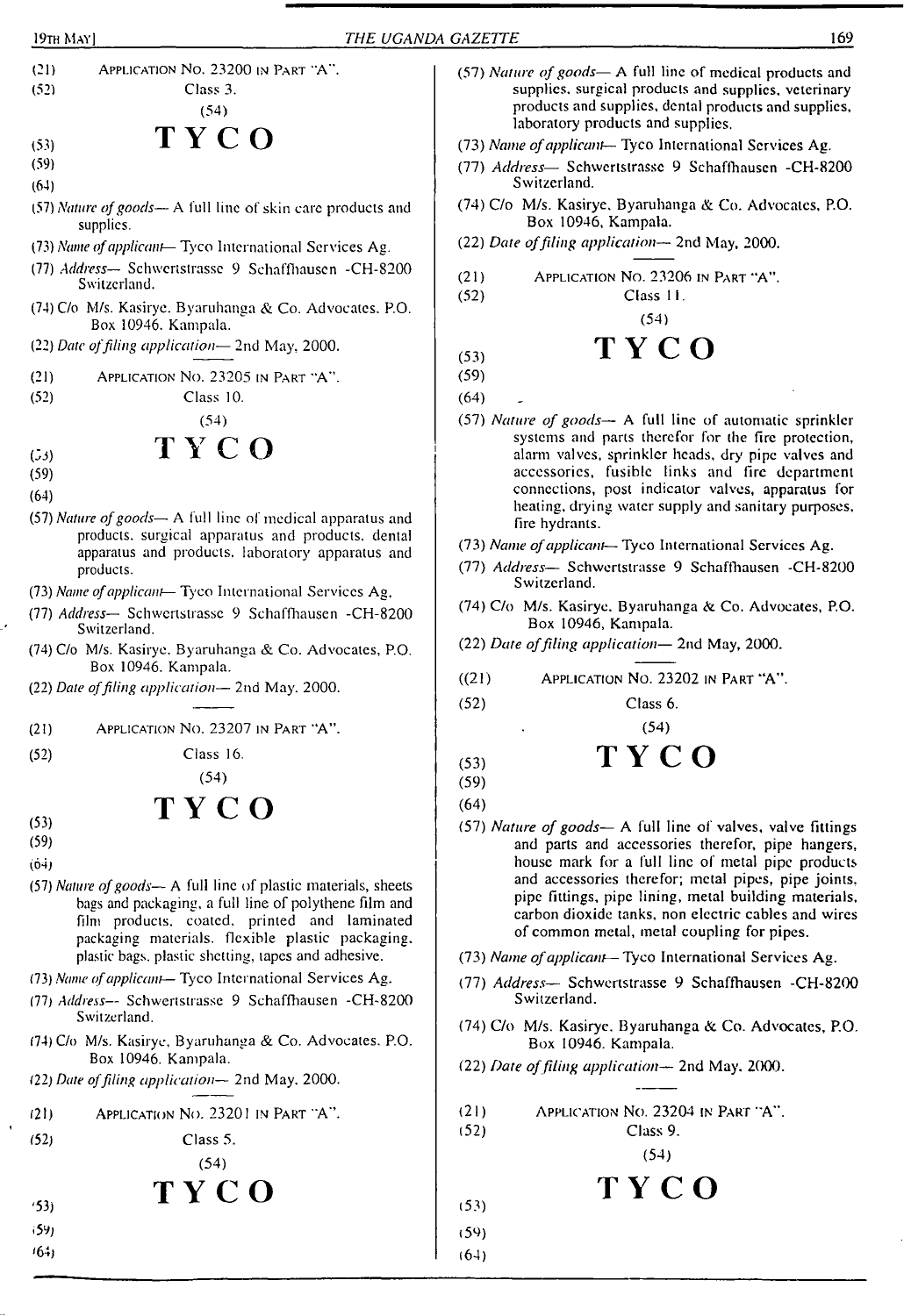(64)

- 
- (57) *Nature of goods* A full line of telecommunications and electrical components, electric conduit products, fibre optic cable, cable assemblies, electromechanical cables, underwater electrical power cables, printed circuit boards, backplane assemblies, and enclosures, fibre optic connectors, inter connection devices, electrical terminals and connections, a full line of fire protection, alarms detection, extinguishing and suppression systems, fire alarms, fire extinguishers, fire sprinklers, fire hose nozzles, a full line of automatic valves, valve fittings.
- (73) *Name ofapplicant—* Tyco International Services Ag.
- (77) *Address—* Schwcrtstrasse 9 Schaffhausen -CH-8200 Switzerland.
- (74) C/o M/s. Kasirye, Byaruhanga & Co. Advocates. P.O. Box 10946, Kampala.
- (22) *Date offiling application—* 2nd May. 2000.
- (21) Application No. 23067 in Part "A".
- (52)

Class 7. (54)

## TETRA FINO

- (53)
- (59)
- (64)
- (57) *Nature of goods—* Machines, including filling and packaging machines, packing machines, wrapping machines, scaling apparatus; conveyors; machine tools; pans and fittings for lhe aforesaid goods.
- (73) *Name oj applicant—*Tetra lutval Holdings & Finance S.A.
- (77) *Address- -* Avenue General Guisan 70, CH-1009 Pully. Switzerland.
- (74) C/o M/s. Sengendo & Co. Advocates. P.O. Box 6914. Kampala.

Class 16.

- (22) *Date oj filing application—* 1st March. 2000.
- (21) Application No. 23068 in Part "A".

- (54) **TETRA FINO**
- (53)

(52)

- (59)
- (64)
- (57) *Nairne of goods—* Paper, cardboard and goods made from these materials, not included in other classes; packaging containers and packaging material made of paper or made of paper coated with plastic material; bags and sacks of paper, or of plastic or of paper coated with plastic material for packaging and storage ol foodstuffs and liquid or semi-liquid products
- (73) *Nanu o] applicant—* Tetra Laval Holdings & Finance S.A.
- (77) *Address ~* Axenue General Guisan 70, CH-1009 Pully. Switzerland.
- (74) C/o M/s. Sengendo & Co. Advocates. P.O. Box 6914, Kampala.
- (22 <sup>j</sup> *Date oj filing application—* 1st March. 2000.
- (21) Application No. 23069 in Part 'A".
- (52) Class 29.
	- **FINO** TETRA

(54)

 $(53)$ 

- 
- (57) *Nature of goods* Milk and milk products; edible oil<sup>5</sup>
- (73) *Name ofapplicant—* Tetra Laval Holdings & Finance SA
- (77) *Address—* Avenue Genera) Guisan 70. CH-1009 Pull)- Switzerland.
- (74) C/o M/s. Sengendo & Co. Advocates, P.O. Box 6914- Kampala.
- (22) *Date offiling application—* 1st March, 2000.
- (21) Application No. 23070 in Part "A".

**(53) TETRA FINO**

```
(59)
```
- (64)
- (57) *Nature ofgoods—* Mineral and aerated waters and other non-alcoholic drinks, fruit drinks and fruit juices.
- (73) *Name ofapplicant-* Tetra Laval Holdings & Finance S.A.
- (77) *Address* Avenue General Guisan 70, CH-1009 Pully. Switzerland.
- (74) C/o M/s. Sengendo & Co. Advocates. P.O. Box 6914, Kampala.
- (22) *Date offiling application—* 1st March, 2000.
- (21) Application No. 23015 in Part "A".
- (52) Class 3.

### (54) **BLACK** OPAL  $(53)$

- (59)
- (64)
- (57) *Nature of goods—* Cosmcucs. skin care products and fragrances.
- (73) *Name of applicant* Mana Products, Inc.
- (77) *Address--* 32-02 Queens Boulevard. Long Island City, New York 11101. U.S.A.
- (74) f7o M/s Sengendo & Co. Advocates. P.O. Box 6914. Kampala.

(22) *Date offiling application—* 3rd January. 2000.

(21) Application No. 22891 in Pari "A".

(52» Class 12. (54)

## **CONDOR**

(59)

 $(64)$ 

(57) *Nature ofgoods—* Motor cars and parts thereof.

- (73i *Name oj applicant—* Toyota Jidosha Kabushiki Kaisha also t/a Toyota Motor Corporation.
- *Oh Address—* 1, Toyota-Cho, Toyota-Shi. Aichi-Ken. Japan.
- (74) C/o M/s. Sengendo & Co. Advocates. P.O. Box 6914. Kampala.
- (59) (22) *Date offiling application* 16th Dccembei. 1999.

<sup>(52)</sup> Class 32. (54)

<sup>(53)</sup>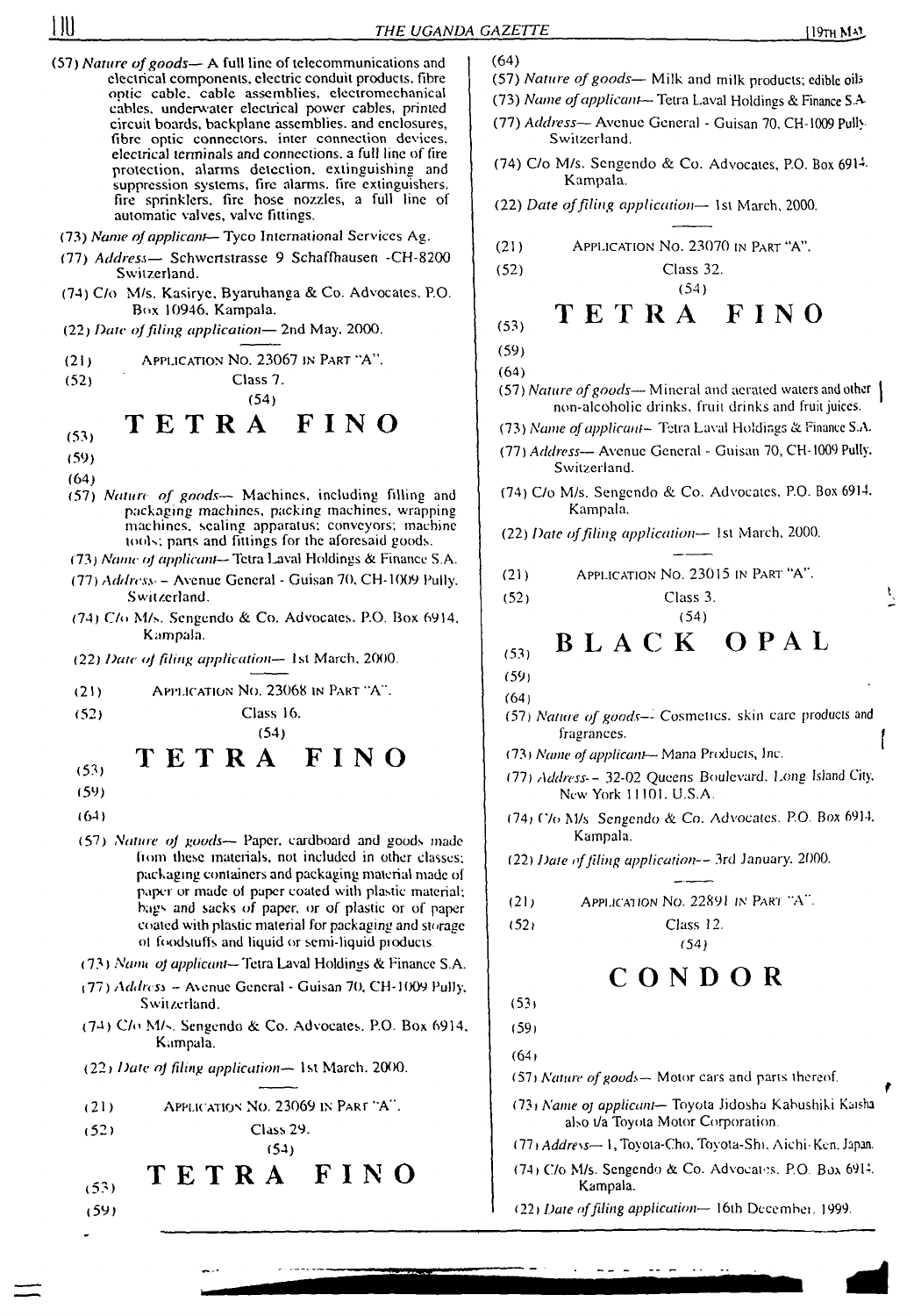



(64)

- (57) *Nature ofgoods—* Dyestuff; pigments: paints; printing inks; inks for mimeograph; developing materials and toner for copying machines, facsimiles, printers or printing machines for use with computer and word processor, and other reprographic apparatus.
- (73) *Name ofapplicant* Kyocera Corporation.
- (77) *Address—* 6 Takeda Tobadono-Cho, Fushimi-Ku, Kyoto, 612-8501 Japan.
- (74) C/o M/s. Sengendo & Co. Advocates, P.O. Box 6914, Kampala.
- (22) *Date offiling application—* 27th January, 2000.
- (21) Application No. 22268 in Part "A".
- (52) Class 29.

(54)



(53) *Making it happen!*

- (59) (64)
- (57) *Nature ofgoods—* Milk, milk products; edible oils and fats; margarine and food spreads; proteins and protein products; casein (for food); products used as ingredients in the production of food stuffs; ail included in the production of foodstuffs; all included in class 29.
- '73) *Name ofapplicant-* New Zealand Dairy Board.
- (77) *Address—* Pastoral House, 25 The Terrace, Willington New Zealand.
- (74) C/o M/s. Sengendo & Co. Advocates. P.O. Box 6914, Kampala.
- (22) *Date ojfiling application—* 16th March. 1999.





- (53) Disclaimer--Registration of this Trade mark shall give no right to the exclusive use of the word ''INDIAN SUPREME". "RICE" except as represented.
- $(59)$
- '64)
- 57) *Nature ofgoods—* All goods in class 30.
- (73) *Name ofapplicant-* Deep Enterprises Ltd.

*11) Address—* P.O. Box 23527, Kampala.

- 74)
- 22) *Date offiling application—* 16th August, 1999.

(21) Application No. 23251 in Part "A". Class 16.



- (53) *Disclaimer—*Registration of this Trade mark shall give no right to the exclusive use of the word "Peace to Progress for Development" and ''Women Council" except as represented.
- (59) (64)

(57) *Nature ofgoods—* Goods included in Class 16.

(73) *Name ofapplicant-*— Women Council Busaana County.

(77) *Address--* P.O. Box 180(H), Kayunga Bugcrere.

(74)

(22) *Date offiling application—* IOth May. 2000.

Kampala, 17th May, 2000. FIONA BAYIGA, *Assistant Registrar of Trade Marks.*

## **ADVERTISEMENTS**

THE REGISTRATION OF TITLES ACT, 1964.

(Cap. 205).

NOTICE.

ISSUE OF SPECIAL CERTIFICATE OF TITLE.

Kibuga Block 8 Plot 538, Area 0.50 Acres at Rubaga.

NOTICE IS HEREBY GIVEN that after the expiration of one month from the publication hereof, <sup>I</sup> intend to issue in the names of Bcnedicto Kagimu Mugumba Kiwanuka of Rubaga O.W.K. Kyandondo, a special Certificate of Title under the above Block and Plot, the Certificate of Title which was originally issued having been lost.

Kampala, OPIO ROBERT, 9th May, 2000. *for Chiej Registrar of Titles.*

THE REGISTRATION OF TITLES ACT, 1964.

(Cap. 205).

NOTICE.

## ISSUE OF SPECIAL CERTIFICATE OF TITLE.

Kyadondo Block 220 Plot 384. Area 0.203 Hectares at Kiwatule.

NOTICE IS HEREBY GIVEN that after the expiration of one month from the publication hereof, I intend to issue in the names of Arthur Haggai Okcllo Oder. P.O Box 6679. Kampala, a special Certificate of Title under the above Block and Plot, the Certificate of Title which was originally issued having been lost.

Kampala, OPIO ROBERT, 8th November. 1999 *Jor Chief Rcgtstrai oj Titles.*